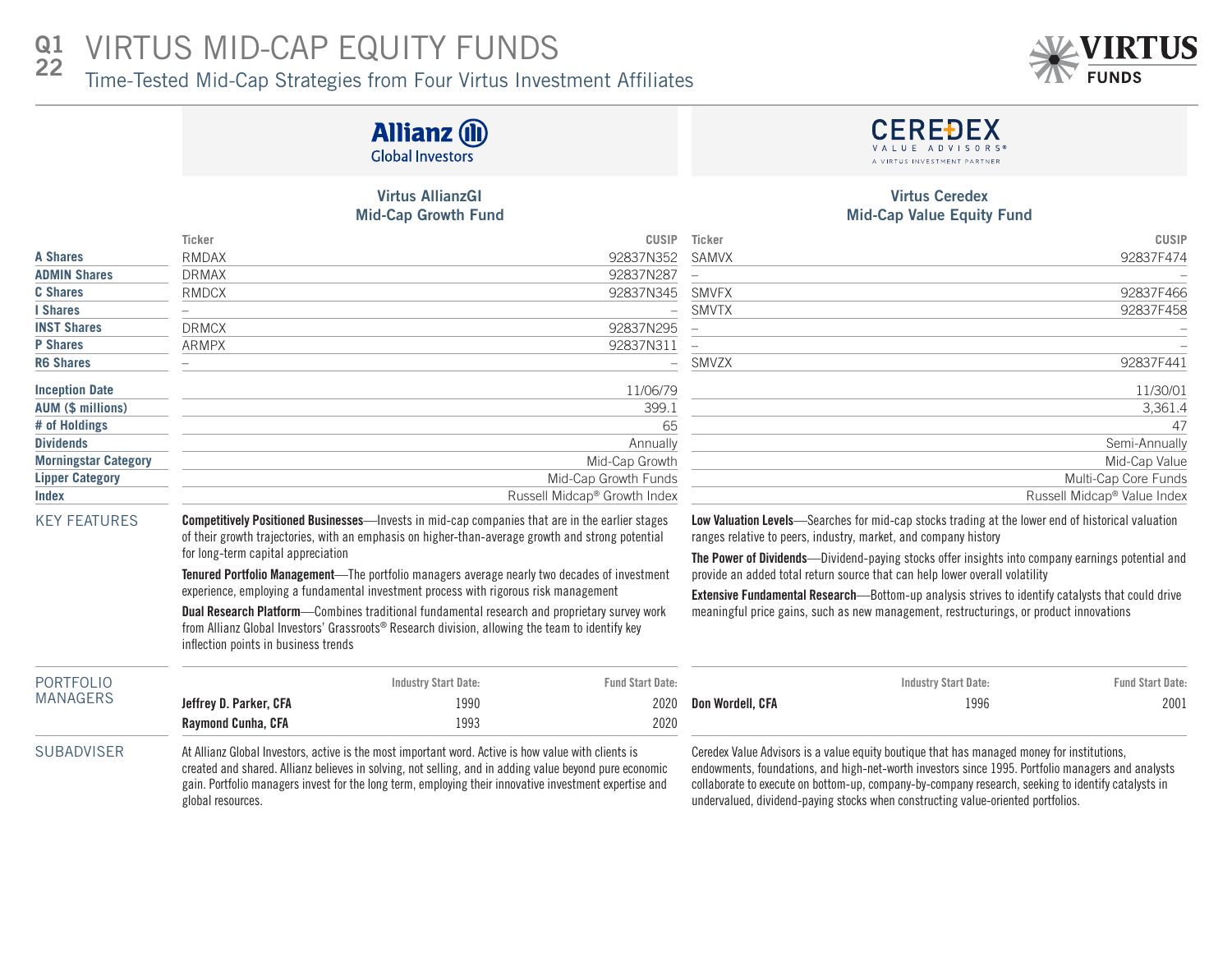# VIRTUS MID-CAP EQUITY FUNDS Q1

22 Time-Tested Mid-Cap Strategies from Four Virtus Investment Affiliates



reasonable prices.

unwavering in its commitment to investing at the intersection of value, quality, and shareholder yield, seeking to identify companies with low market expectations and the strongest prospects for returning capital to shareholders.